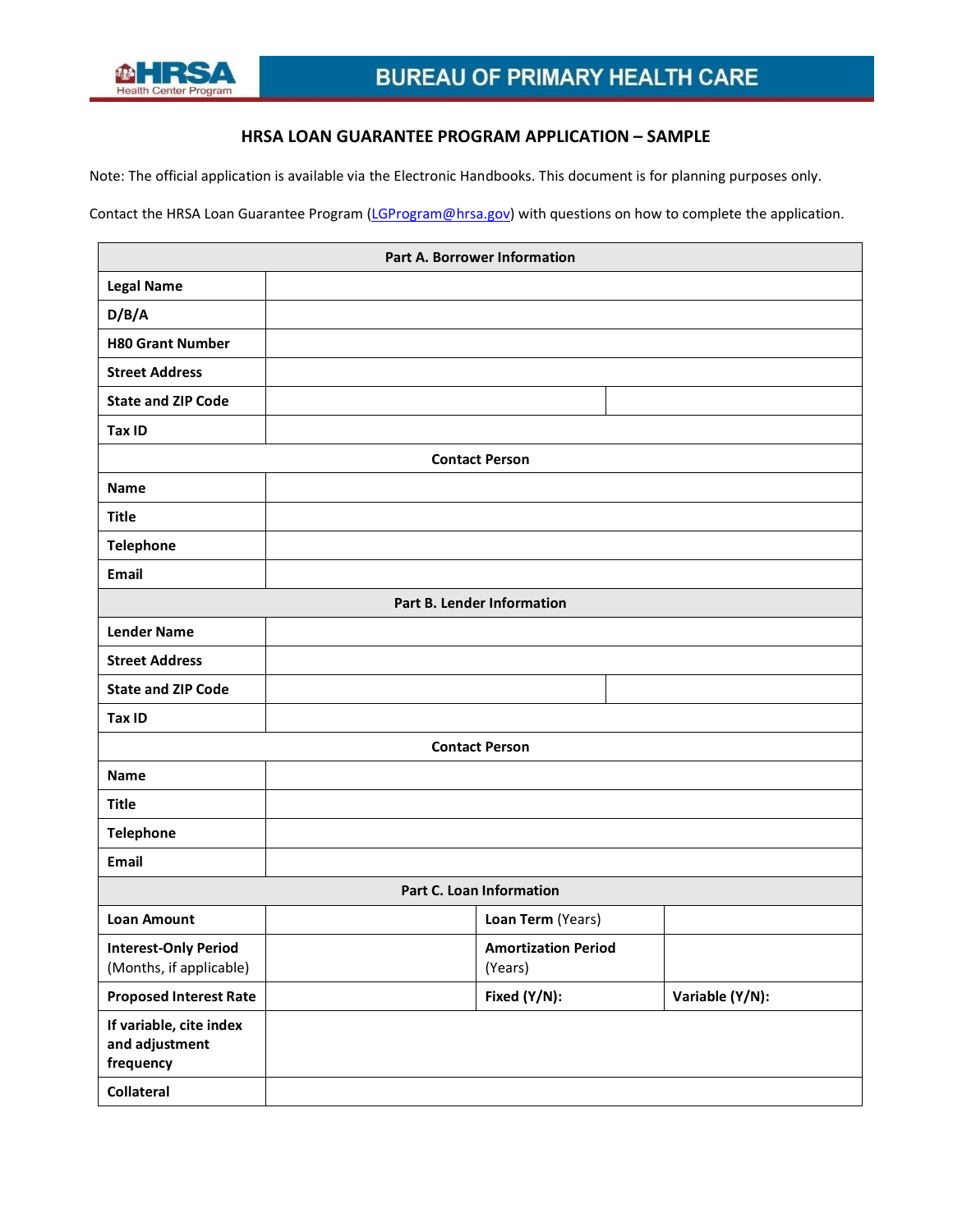## **Part D. Project Information**

**1. Project Type** (check all that apply)**:** 

| <b>New Construction</b>      |
|------------------------------|
| <b>Alteration/Renovation</b> |
| <b>Land Acquisition</b>      |
| <b>Facility Acquisition</b>  |

**2. Facility Address: \_\_\_\_\_\_\_\_\_\_\_\_\_\_\_\_\_\_\_\_\_\_\_\_\_\_\_\_\_\_\_\_\_\_\_\_\_\_\_\_\_\_\_\_\_\_\_\_\_\_\_\_\_\_\_\_\_\_\_\_\_\_\_\_\_\_\_\_\_\_\_\_\_\_\_\_\_\_**

**(City, State)** 

- **3. Site in Scope? (Y/N):**
- **4. Site Control** (select one)**: Owned / To Be Purchased / Leased**

| 1. USES: Check all that apply and provide total amount. |                              |             |                   |  |  |
|---------------------------------------------------------|------------------------------|-------------|-------------------|--|--|
| <b>Use</b>                                              |                              | Amount (\$) | Comments (if any) |  |  |
| Land/Building Acquisition                               |                              |             |                   |  |  |
| <b>Hard Construction Costs</b>                          |                              |             |                   |  |  |
| <b>Construction Contingency</b>                         |                              |             |                   |  |  |
| <b>Environmental Remediation</b>                        |                              |             |                   |  |  |
| Furnishings, Fixtures, and Equipment                    |                              |             |                   |  |  |
| Soft Costs (Professional and Other Fees)                |                              |             |                   |  |  |
| Soft Costs Contingency                                  |                              |             |                   |  |  |
| Lender's Fees and Expense                               |                              |             |                   |  |  |
| Other (Specify)                                         |                              |             |                   |  |  |
| Other (Specify)                                         |                              |             |                   |  |  |
|                                                         | <b>Total Project Budget:</b> |             |                   |  |  |

# **Part E. Project Funding Sources and Uses**

| 2. SOURCES: Indicate amount from each source in-hand or committed, and if the funds are restricted to a specific use. |        |                     |                       |                           |  |  |
|-----------------------------------------------------------------------------------------------------------------------|--------|---------------------|-----------------------|---------------------------|--|--|
|                                                                                                                       | Source | Amount In-Hand (\$) | Amount Committed (\$) | Use Restrictions (if any) |  |  |
| Guaranteed Loan                                                                                                       |        |                     |                       |                           |  |  |
| Borrower's Funds                                                                                                      |        |                     |                       |                           |  |  |
| Other (Specify):                                                                                                      |        |                     |                       |                           |  |  |
|                                                                                                                       | Total: |                     |                       |                           |  |  |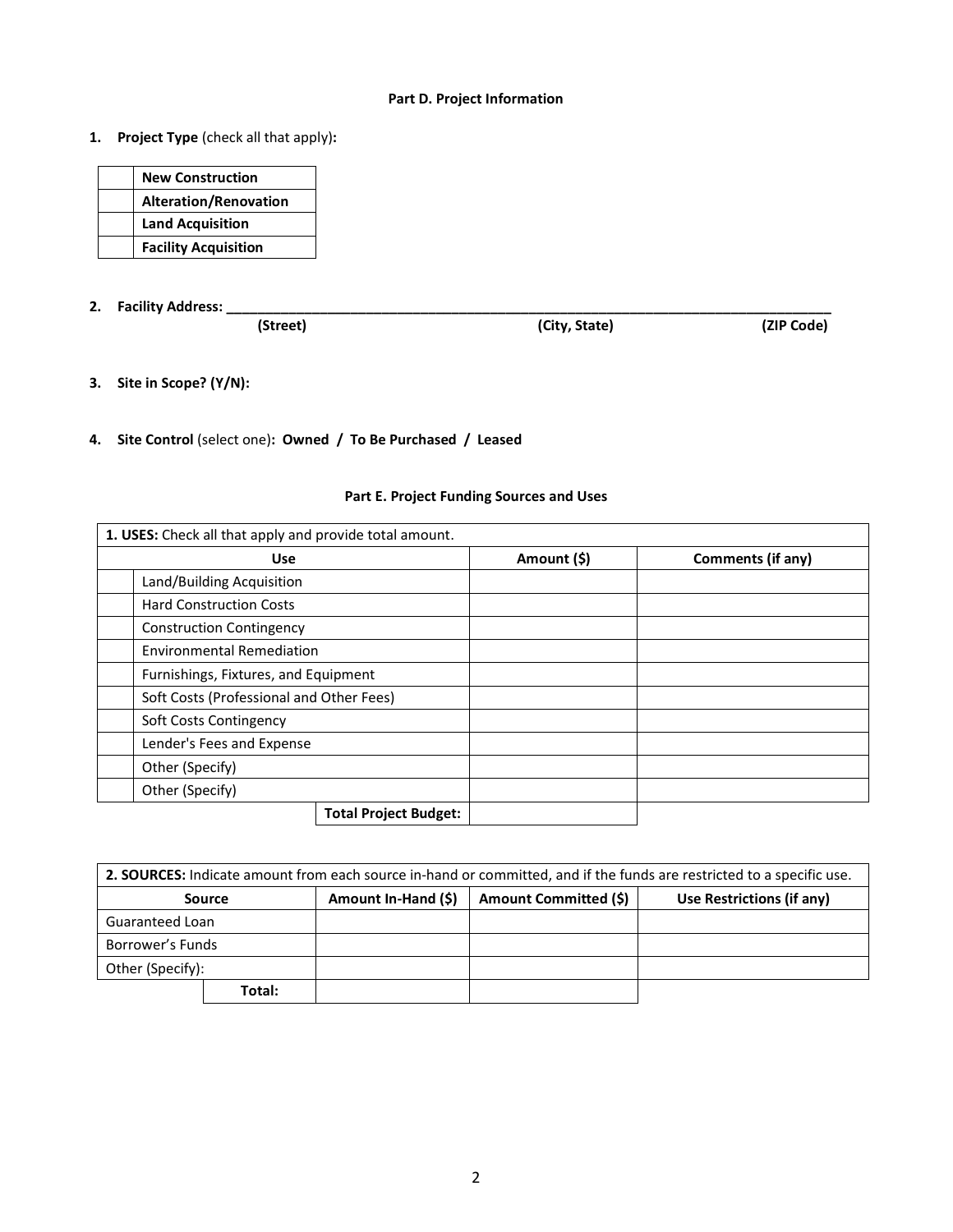### **Part F. Attachments**

- **1. Environmental and Information Documentation (EID) checklist**
- **2. Lender's statement describing the value of the HRSA loan guarantee to the borrower and the project**
- **3. Lender's commitment letter**
- **4. Lender's comprehensive credit analysis**
- **5. Health center business plan, or a statement containing all the following elements:**

5a. Organization Description – Narrative description of the FQHC's history, programs, and services.

5b. Management and Governance – List and bios for senior leadership (including longevity with the FQHC); list of Board of Directors/Officers/Standing Board Committees, and bios for the Board Chair and Finance Committee Chair.

5c. Project Description – Location; description of the facility to be developed; scope of services to be offered; market to be served; development status (including status of site control) and timeline; and description/bios of the development team members (internal and external).

5d.Financial/Operating Projections – Projections for the FQHC as a whole and for the project facility broken out, with a description of the underlying assumptions. Detailed projections should be provided for each year of the loan term (at least 3 years), and include anticipated visit volume, expenses by line item, and FTEs by position for each year.

### **6. Three year's audited financial statements for the borrower and the borrower's year‐to‐date balance sheet and income statement**

#### **7. Three year's historical visit volume and patient services payor mix (by visits and by revenue source)**

- **8. Project development due diligence:** 
	- 8a. Schematic design plan
	- 8b. Contractor name and experience, if selected, or status of selection

8c. Status of Regulatory and Building Department approvals ‐ for projects not yet in construction

**9. Appraisal for owned and leased properties (as‐built, as warranted)**